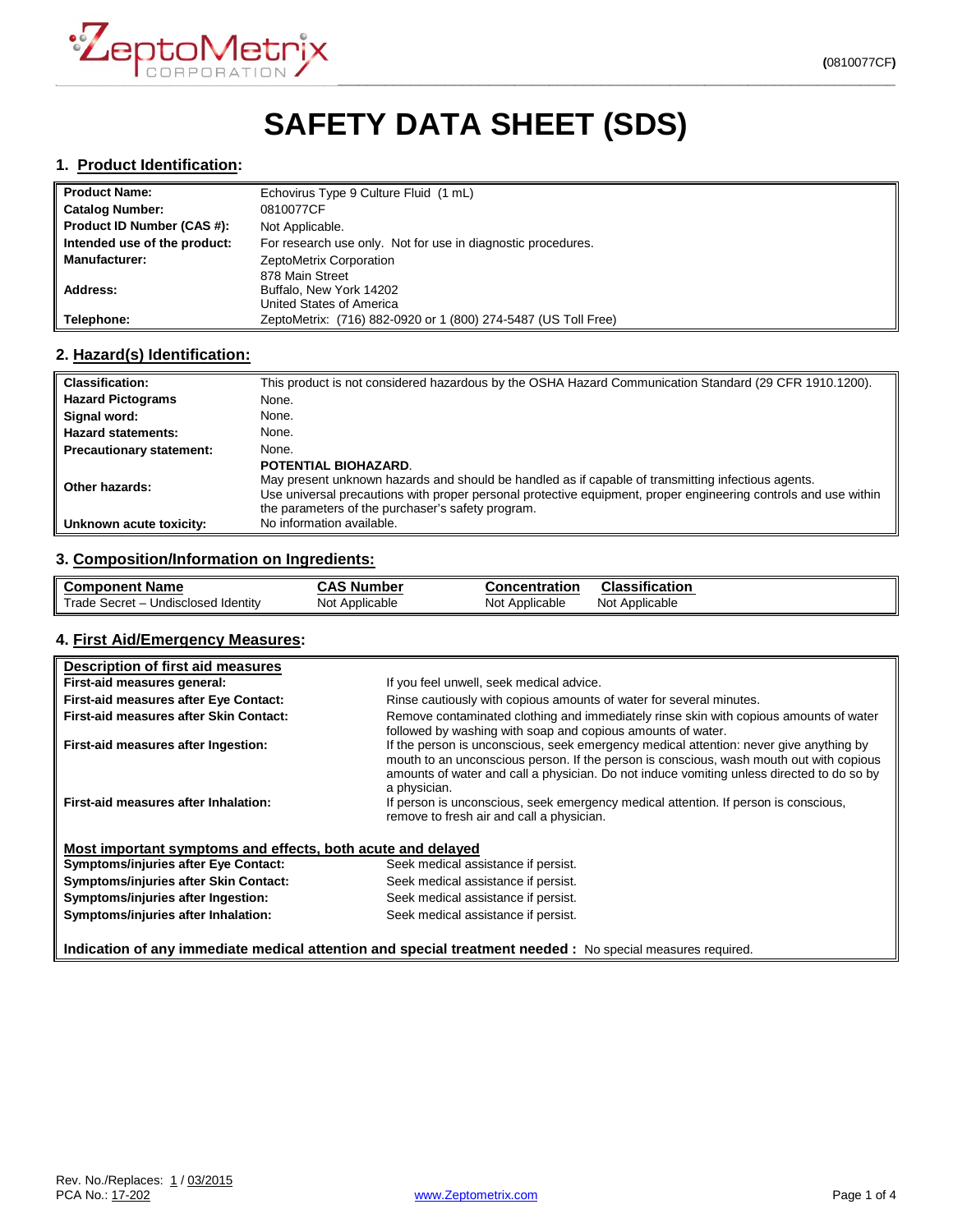

| <b>Extinguishing Media</b>                            |                                                               |  |
|-------------------------------------------------------|---------------------------------------------------------------|--|
| Suitable extinguishing media:                         | Use an extinguishing agent suitable for the surrounding area. |  |
| Unsuitable extinguishing media:                       | Use an extinguishing agent suitable for the surrounding area. |  |
| Special hazards arising from the substance or mixture |                                                               |  |
| Fire hazard:                                          | No known hazards.                                             |  |
| <b>Explosion hazard:</b>                              | No known hazards.                                             |  |
| <b>Reactivity:</b>                                    | No known hazards.                                             |  |

| <b>Advice for firefighters</b>         |                                                                                            |
|----------------------------------------|--------------------------------------------------------------------------------------------|
| <b>Firefighting instructions:</b>      | Exercise caution when fighting a fire.                                                     |
| <b>Protection during firefighting:</b> | Firefighters should wear protective gear. Do not enter fire area without proper protective |
|                                        | equipment, including respiratory protection.                                               |

#### **6. Accidental Release Measures:**

| Personal precautions, protective equipment and emergency procedures |                                                                                  |  |
|---------------------------------------------------------------------|----------------------------------------------------------------------------------|--|
| <b>General measures:</b>                                            | Use appropriate personal protective equipment (PPE) and appropriate laboratory   |  |
|                                                                     | procedures.                                                                      |  |
|                                                                     |                                                                                  |  |
| For non-emergency personnel                                         |                                                                                  |  |
| <b>Protective equipment:</b>                                        | Use appropriate personal protective equipment (PPE).                             |  |
| <b>Emergency procedures:</b>                                        | Use appropriate emergency laboratory procedures.                                 |  |
|                                                                     |                                                                                  |  |
| For emergency responders                                            |                                                                                  |  |
| Protective equipment:                                               | Use appropriate personal protective equipment (PPE).                             |  |
| <b>Emergency procedures:</b>                                        | Use appropriate emergency procedures.                                            |  |
|                                                                     |                                                                                  |  |
| Methods and material for containment and cleaning up                |                                                                                  |  |
| For containment:                                                    | Contain material in accordance to State and Federal regulations.                 |  |
| Methods for cleaning up:                                            | Follow and dispose of material in accordance to State and Federal waste disposal |  |
|                                                                     | regulations.                                                                     |  |
|                                                                     |                                                                                  |  |

# **7. Handling and Storage:**

| Precautions for safe handling: | Handle in accordance with all Biosafety Level 2 procedures. Please reference the 5 <sup>th</sup><br>edition of Biosafety in Microbiological and Biomedical Laboratories (BMBL) for a detailed<br>discussion on biological safety<br>(http://www.cdc.gov/biosafety/publications/bmbl5/index.htm). |
|--------------------------------|--------------------------------------------------------------------------------------------------------------------------------------------------------------------------------------------------------------------------------------------------------------------------------------------------|
| <b>Storage conditions:</b>     | Keep container closed when not in use. Do not store in a frost-free freezer.                                                                                                                                                                                                                     |
| Incompatible products:         | No Data Available.                                                                                                                                                                                                                                                                               |
| Incompatible materials:        | No Data Available.                                                                                                                                                                                                                                                                               |
| Storage:                       | Recommended storage temperature -65°C.                                                                                                                                                                                                                                                           |

#### **8. Exposure Controls and Personal Protection:**

| Appropriate engineering controls:<br><b>Personal Protective Equipment:</b> | Use universal precautions. Product may present unknown biohazard.<br>Use laboratory coat, protective gloves, safety glasses and suitable protective clothing. |
|----------------------------------------------------------------------------|---------------------------------------------------------------------------------------------------------------------------------------------------------------|
| Pictograms:                                                                |                                                                                                                                                               |
| <b>Eye/Face protection:</b>                                                | Wear in accordance with good laboratory practices and safety procedures.                                                                                      |
| Skin and body protection:                                                  | Wear in accordance with good laboratory practices and safety procedures.                                                                                      |
| <b>Respiratory protection:</b>                                             | Wear in accordance with good laboratory practices and safety procedures.                                                                                      |
| Hand protection:                                                           | Wear in accordance with good laboratory practices and safety procedures.                                                                                      |
| <b>Mechanical protection:</b>                                              | Wear in accordance with good laboratory practices and safety procedures.                                                                                      |
| Special work practices:                                                    | Follow purchaser's safety program.                                                                                                                            |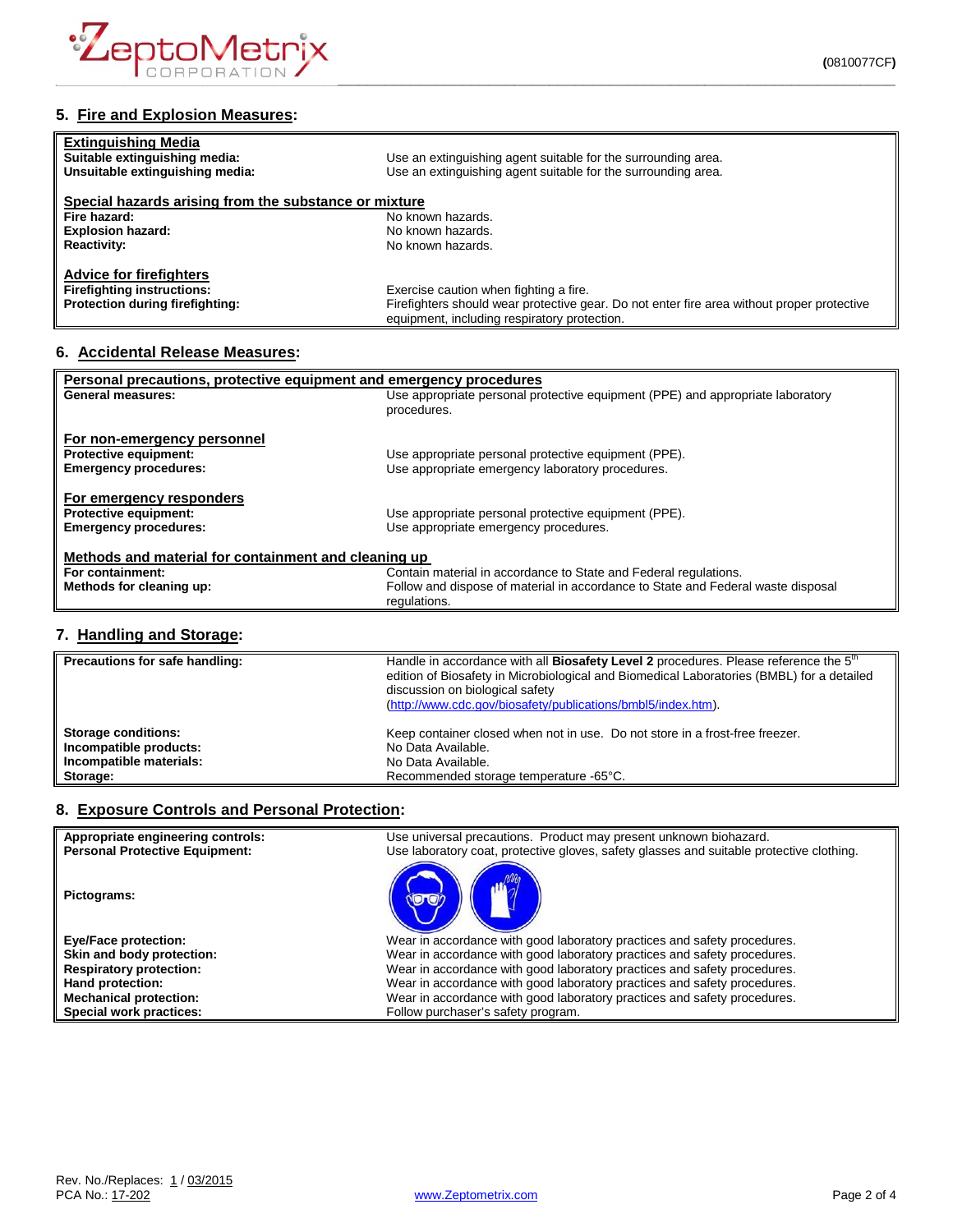

# **9. Physical and Chemical Properties:**

| <b>Physical State:</b>                        | Liquid at room temperature.                 |
|-----------------------------------------------|---------------------------------------------|
| Appearance/color:                             | Light pink, orange, or yellow-ish in color. |
| Odor:                                         | No Data Available.                          |
| Odor threshold:                               | No Data Available.                          |
| pH:                                           | No Data Available.                          |
| Melting point/freezing point:                 | No Data Available.                          |
| <b>Boiling point:</b>                         | No Data Available.                          |
| Flash point:                                  | No Data Available.                          |
| <b>Evaporation rate:</b>                      | No Data Available.                          |
| Flammability:                                 | No Data Available.                          |
| Upper/lower flammability or explosive limits: | No Data Available.                          |
| Vapor pressure:                               | No Data Available.                          |
| Vapor density:                                | No Data Available.                          |
| <b>Relative density:</b>                      | No Data Available.                          |
| Solubility(ies):                              | No Data Available.                          |
| <b>Partition coefficient:</b>                 | No Data Available.                          |
| Auto-ignition temperature:                    | No Data Available.                          |
| Decomposition temperature:                    | No Data Available.                          |
| Viscosity:                                    | No Data Available.                          |
| Other information:                            | May settle. Mix gently before use.          |

# **10. Stability and Reactivity:**

| <b>Reactivity:</b>                  | No Data Available.                                                                                      |
|-------------------------------------|---------------------------------------------------------------------------------------------------------|
| Chemical stability:                 | The product is stable.                                                                                  |
| Possibility of hazardous reactions: | Under normal conditions of storage and use, hazardous reactions will not occur.                         |
| <b>Conditions to avoid:</b>         | No Data Available.                                                                                      |
| Incompatible materials:             | No Data Available.                                                                                      |
| Hazardous decomposition products:   | Under normal conditions of storage and use, hazardous decomposition products should<br>not be produced. |

# **11. Toxicological Information:**

| <b>Skin corrosion/irritation:</b>                   | No Data Available. |
|-----------------------------------------------------|--------------------|
| Eye damage/irritation:                              | No Data Available. |
| <b>Respiratory damage/irritation:</b>               | No Data Available. |
| Ingestion damage/irritation:                        | No Data Available. |
| Specific target organ toxicity (single exposure):   | No Data Available. |
| Specific target organ toxicity (repeated exposure): | No Data Available. |
| <b>Numerical measure of toxicity:</b>               | No Data Available. |
| Symptoms/injuries after skin contact:               | No Data Available. |
| Symptoms/injuries after eye contact:                | No Data Available. |
| Symptoms/injuries after inhalation:                 | No Data Available. |
| Symptoms/injuries after ingestion:                  | No Data Available. |

## **12. Ecological Information:**

| Ecotoxicity:                      | No Data Available. |
|-----------------------------------|--------------------|
| Persistence and degradability:    | No Data Available. |
| <b>Bioaccumulative potential:</b> | No Data Available. |
| Mobility in soil:                 | No Data Available. |
| Other adverse effects:            | No Data Available. |

# **13. Disposal Information:**

| ML<br>oв.<br>50<br>- - | State<br>and<br>local<br>1.0 <sub>m</sub><br>- -<br>$\overline{a}$<br>- 스<br>י הווה<br>.00<br>,,,<br>. Ir<br>~<br>$\epsilon$<br>.ore<br>$\overline{\phantom{a}}$<br>$\sim$<br>ы.<br>-<br>.107<br>৴౹៶<br>วเเ<br><b>EULDI</b> 13.<br>.<br>. . |
|------------------------|---------------------------------------------------------------------------------------------------------------------------------------------------------------------------------------------------------------------------------------------|
|                        |                                                                                                                                                                                                                                             |

# **14. Transport Information:**

| UN number                                                            | <b>UN3373</b>                             |
|----------------------------------------------------------------------|-------------------------------------------|
| UN proper shipping name                                              | Biological Substance, Category B.         |
| <b>Hazard Class</b>                                                  | 6.2                                       |
| Packing group                                                        | None.                                     |
| <b>Environmental hazards</b>                                         | No data available.                        |
| <b>Transport in bulk</b><br>(According to MARPOL 73/78 and IBC Code) | Packing Instruction: P650                 |
| <b>Special precautions</b>                                           | May require Biosafety Level 2 Laboratory. |

[www.Zeptometrix.com](http://www.zeptometrix.com/) example and the property of 4